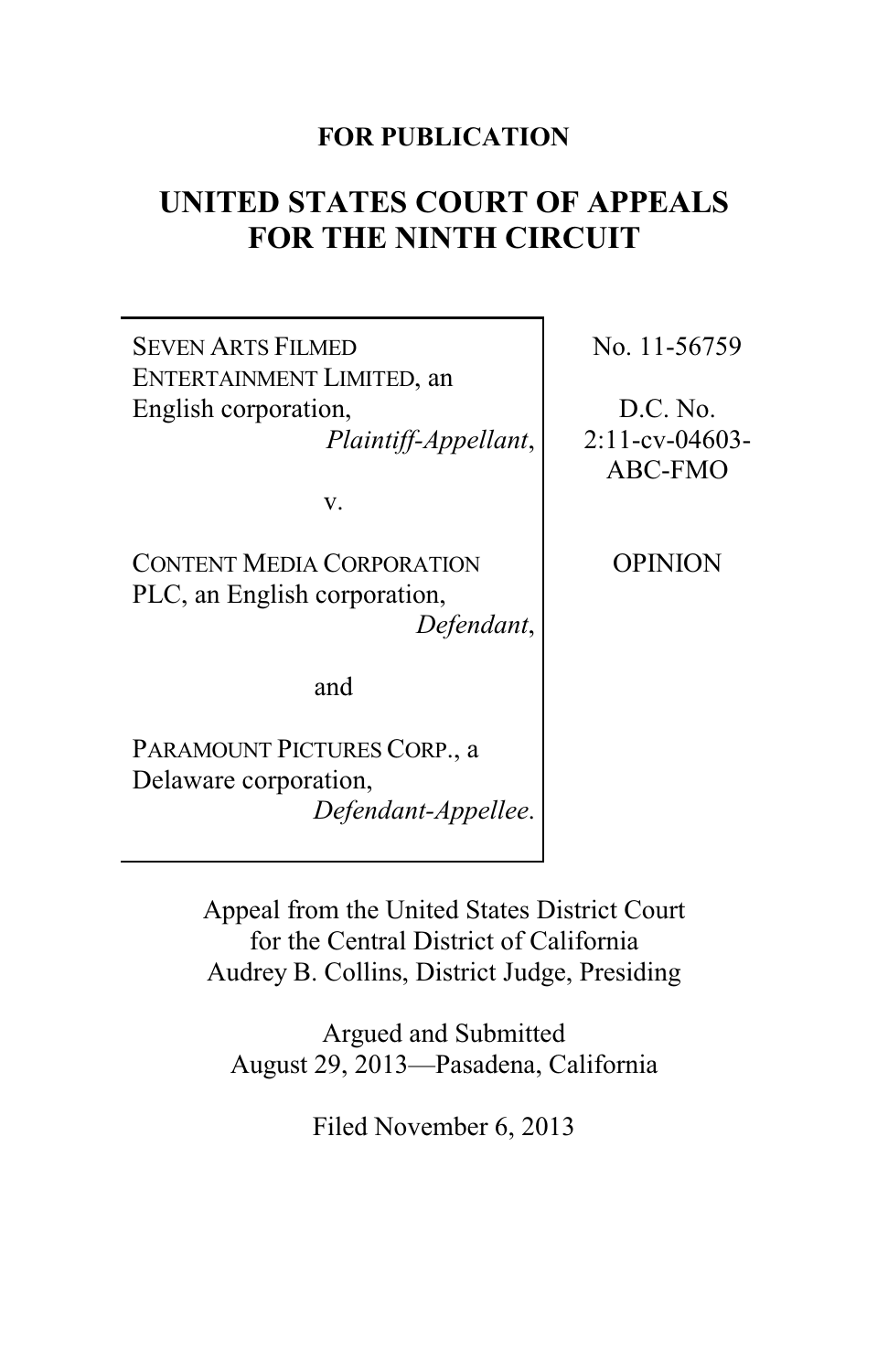Before: Diarmuid F. O'Scannlain, Carlos T. Bea, and Morgan Christen, Circuit Judges.

Opinion by Judge O'Scannlain

# **SUMMARY\***

# **Copyright**

The panel affirmed the dismissal of a copyright infringement claim as barred by the Copyright Act's threeyear statute of limitations in a case in which the plaintiff sought to establish ownership of copyrights in several motion pictures.

Agreeing with the Second and Sixth Circuits, the panel held that an untimely ownership claim will bar a claim for copyright infringement where the gravamen of the dispute is ownership, at least where, as here, the parties are in a close relationship. The panel held that because it was apparent from the complaint that the defendant clearly and expressly repudiated the plaintiff's ownership of the copyrights more than three years before the plaintiff brought suit, the district court properly dismissed the complaint.

**<sup>\*</sup>** This summary constitutes no part of the opinion of the court. It has been prepared by court staff for the convenience of the reader.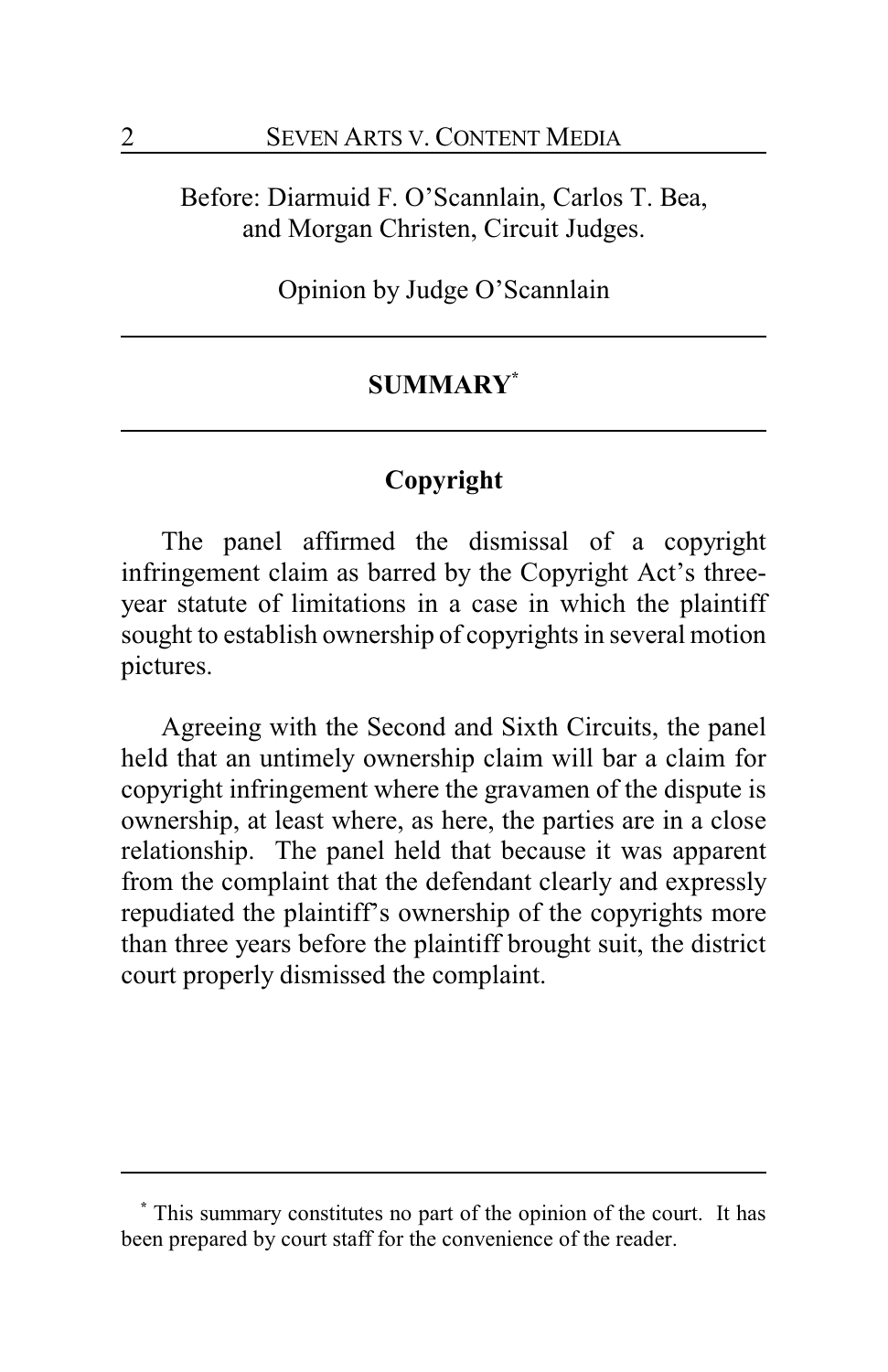# **COUNSEL**

Neil Netanel, Los Angeles, California, argued the cause and Peter Hoffman, West Hollywood, California, filed the briefs for the plaintiff-appellant.

Joan Mack, Los Angeles, California, argued the cause and filed the brief for the defendant-appellee. With her on the brief were Jeanne A. Fugate, Los Angeles, California, and Matthew O'Brien, Los Angeles, California.

# **OPINION**

O'SCANNLAIN, Circuit Judge:

We are invited to decide the ownership of copyrights in several motion pictures. The question is whether the threeyear statute of limitations in the Copyright Act applies.

### I

This appeal is the latest chapter in a decade-long quest by Seven Arts Filmed Entertainment Limited ("Seven Arts")**<sup>1</sup>** to establish ownership of copyrights in several motion pictures—as relevant here: *Rules of Engagement*, *An American Rhapsody*, and *Who is Cletis Tout?*.

**<sup>1</sup>** Except as necessary for clarity, this Opinion uses "Seven Arts" to describe the Plaintiff as well as its predecessors-in-interest: CineVisions, Stander Productions Ltd., Seven Arts Pictures PLC, and Seven Arts Pictures, Inc.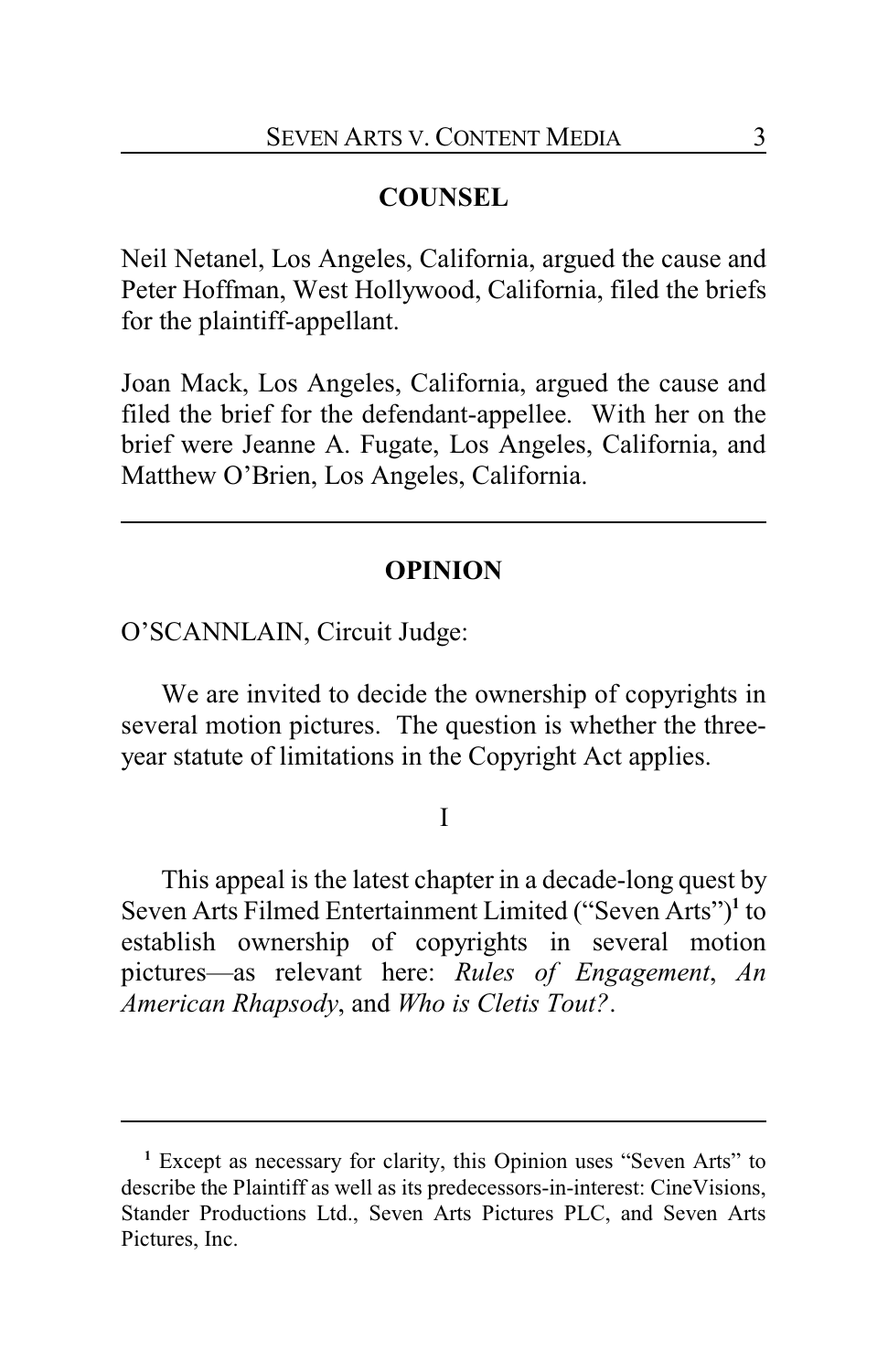On May 27, 2011, Seven Arts sued Paramount Pictures Corp. ("Paramount") and Content Media Corp. PLC ("Content") for copyright infringement, a declaration of ownership rights, and an accounting, seeking a declaration that neither Content, nor its predecessors-in-interest (collectively "CanWest"),**<sup>2</sup>** "is the owner or grantee" of rights in the films. Rather, Seven Arts claims that it is "the registered owner or assignee of the registered owner" of United States copyrights to the films. Seven Arts also alleges that Paramount is the licensee of certain distribution rights in and to the pictures, and that it has paid receipts from their distribution to Content, not Seven Arts, despite Seven Arts's demands.

Seven Arts voluntarily dismissed Content, deciding to pursue it in the High Court of England and Wales. Nonetheless, Seven Arts claimed a viable cause of action for copyright infringement against Paramount because of a summary judgment order it obtained in 2011 from the Superior Court of Justice in Ontario, Canada.

That Canadian action was first brought in 2003 against CanWest. In it, Seven Arts claimed co-ownership rights to the pictures stemming from a document referred to as the "Heads of Agreement" or "Master Structure Agreement." The case found its way to Canada because CanWest defended Seven Arts's first lawsuit—a 2002 action in the Central

**<sup>2</sup>** According to the complaint, "Content is the assignee and/or licensee of all interests that Fireworks Entertainment, Inc., an Ontario, Canada corporation, Fireworks Pictures Releasing (U.S.) Inc., a California corporation, CanWest Entertainment Inc., an Ontario, Canada corporation, and CanWest Entertainment International Distribution, an Irish joint venture . . . purport to own in the Pictures."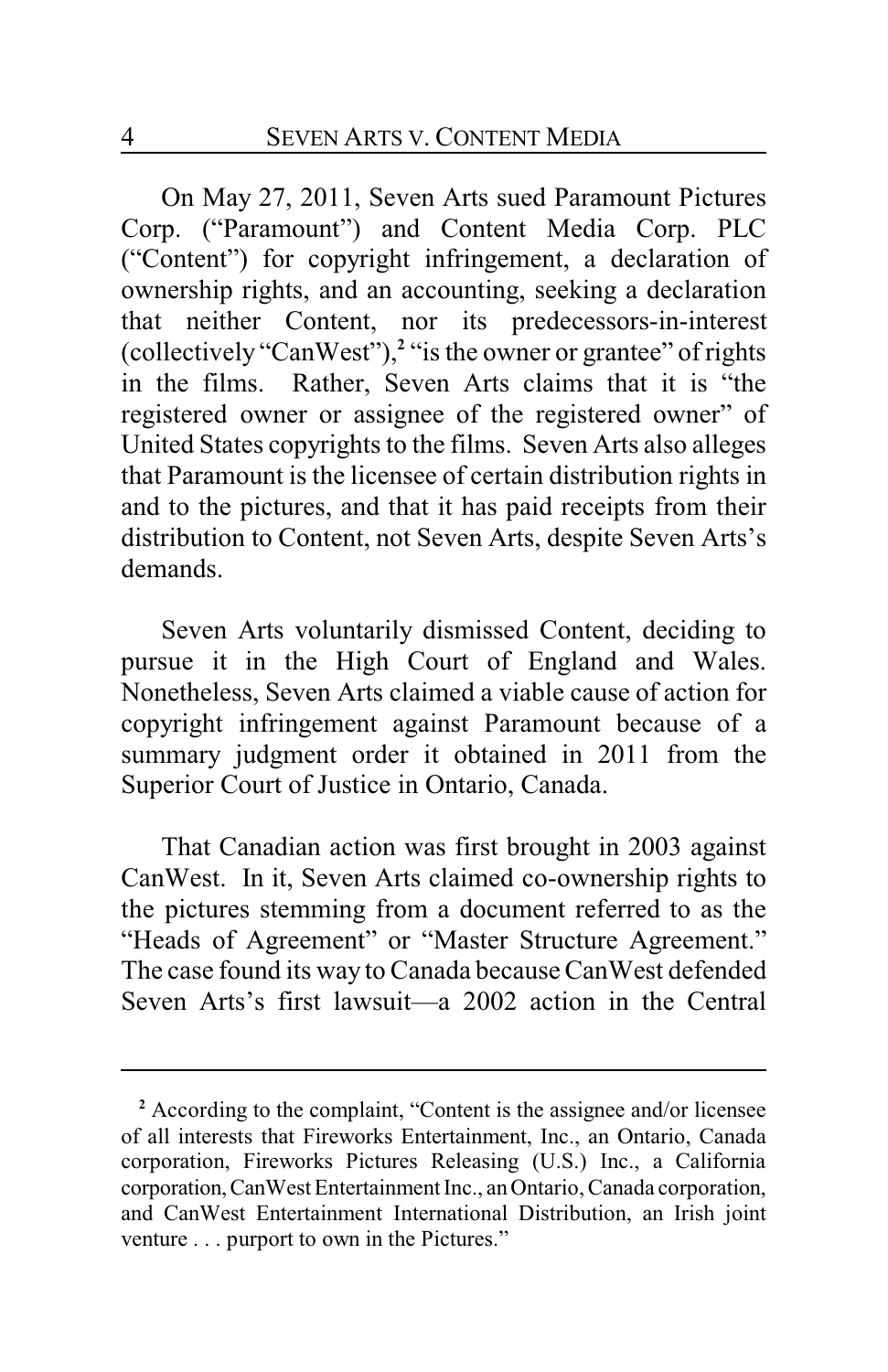District of California—on the ground that the Heads of Agreement had a Canadian forum-selection clause. CanWest defended in Canada by denying that the Heads of Agreement was an enforceable contract.

While the Canadian action was pending, Seven Arts returned to the United States in 2005 and filed a second action in the Central District of California. Just as the instant 2011 action, the 2005 lawsuit alleged causes of action for copyright infringement, declaratory relief, and an accounting against CanWest. Unlike the 2002 action, which had alleged Seven Arts was a co-owner, the 2005 lawsuit claimed that Seven Arts was the sole owner of the disputed film rights. The new theory of ownership was that when CanWest denied the Heads of Agreement in Canada, Seven Arts obtained and exercised a right to "rescind any contracts which may have existed among the parties." Such contracts included: the Heads of Agreement in which Seven Arts's predecessor-ininterest had assigned all its rights to *Rules of Engagement* to Paramount's predecessor-in-interest; a 1999 agreement in which Seven Arts had assigned away its rights to *An American Rhapsody*; and a 2000 agreement concerning *Who Is Cletis Tout?*.

In August 2005, the district court granted CanWest's motion to stay the proceedings pending prosecution of the Canadian action. Seven Arts belatedly appealed that stay to this court, and we affirmed. *See Seven Arts Pictures PLC v. Fireworks Entm't, Inc.*, 244 F. App'x 836 (9th Cir. 2007). In 2008, the district court dismissed the 2005 action with prejudice for failure to prosecute after issuing two prior warnings. Seven Arts appealed to this court, and we affirmed. *See Seven Arts Pictures PLC v. Fireworks Entm't, Inc.*, 329 F. App'x 726 (9th Cir. 2009).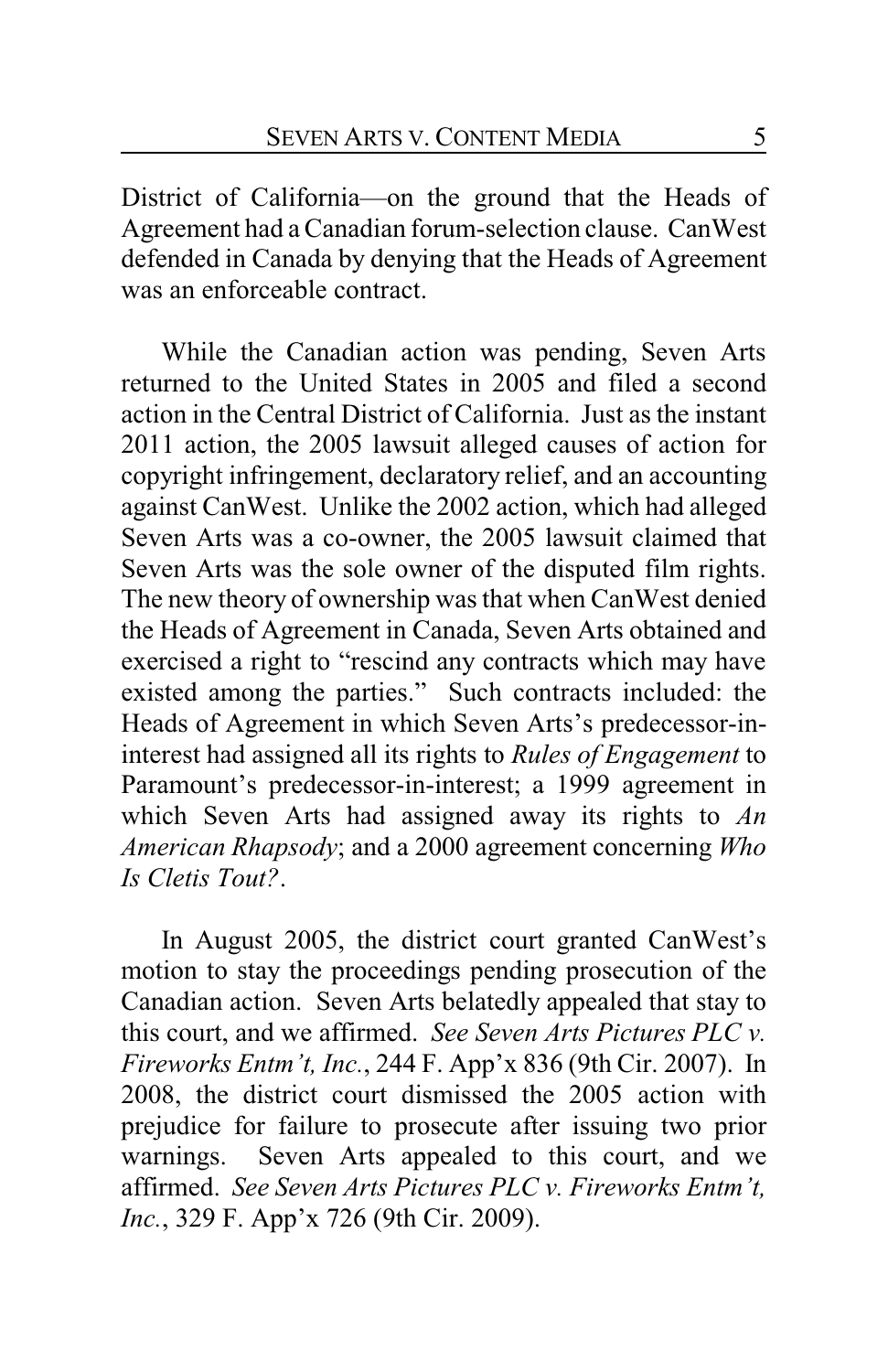Seven Arts finally prosecuted its Canadian action and ultimately secured the February 2011 summary judgment order already mentioned. The Canadian proceeding was not adversarial, because the initially named defendants had entered bankruptcy and had not opposed the motion; so the Canadian court reviewed only the evidence presented by Seven Arts. Nonetheless, the Canadian order granted Seven Arts a declaration that it is and at all relevant times had been the owner of "copyrights registered and enforceable pursuant to the United States Copyright Act of 1976" for *An American Rhapsody* and *Who is Cletis Tout?*, and also that it had "exclusive rights" for international distribution of *Rules of Engagement*. The Canadian order further determined that Seven Arts had "granted no rights or interest in the Copyrights or the Copyrighted Works to any Defendant" and that therefore "the Defendants have infringed and continue to infringe the Plaintiffs' rights."

Seven Arts—with the summary judgment order in hand—returned to federal district court and filed this case, a near-duplicate of the 2005 lawsuit, except that Seven Arts sued Paramount for the first time and alleged that the Canadian summary judgment order established its ownership rights. Paramount moved to dismiss the complaint under Federal Rule of Civil Procedure 12(b)(6).**<sup>3</sup>** On October 3, 2011, the district court dismissed the complaint with prejudice on the ground that Seven Arts's claim for copyright infringement against Paramount was barred by the Copyright Act's three-year statute of limitations, 17 U.S.C. § 507(b).

**<sup>3</sup>** Content also moved to dismiss under Rule 12(b)(6) but, as previously mentioned, Seven Arts voluntarily dismissed Content before the district court ruled on Content's motion.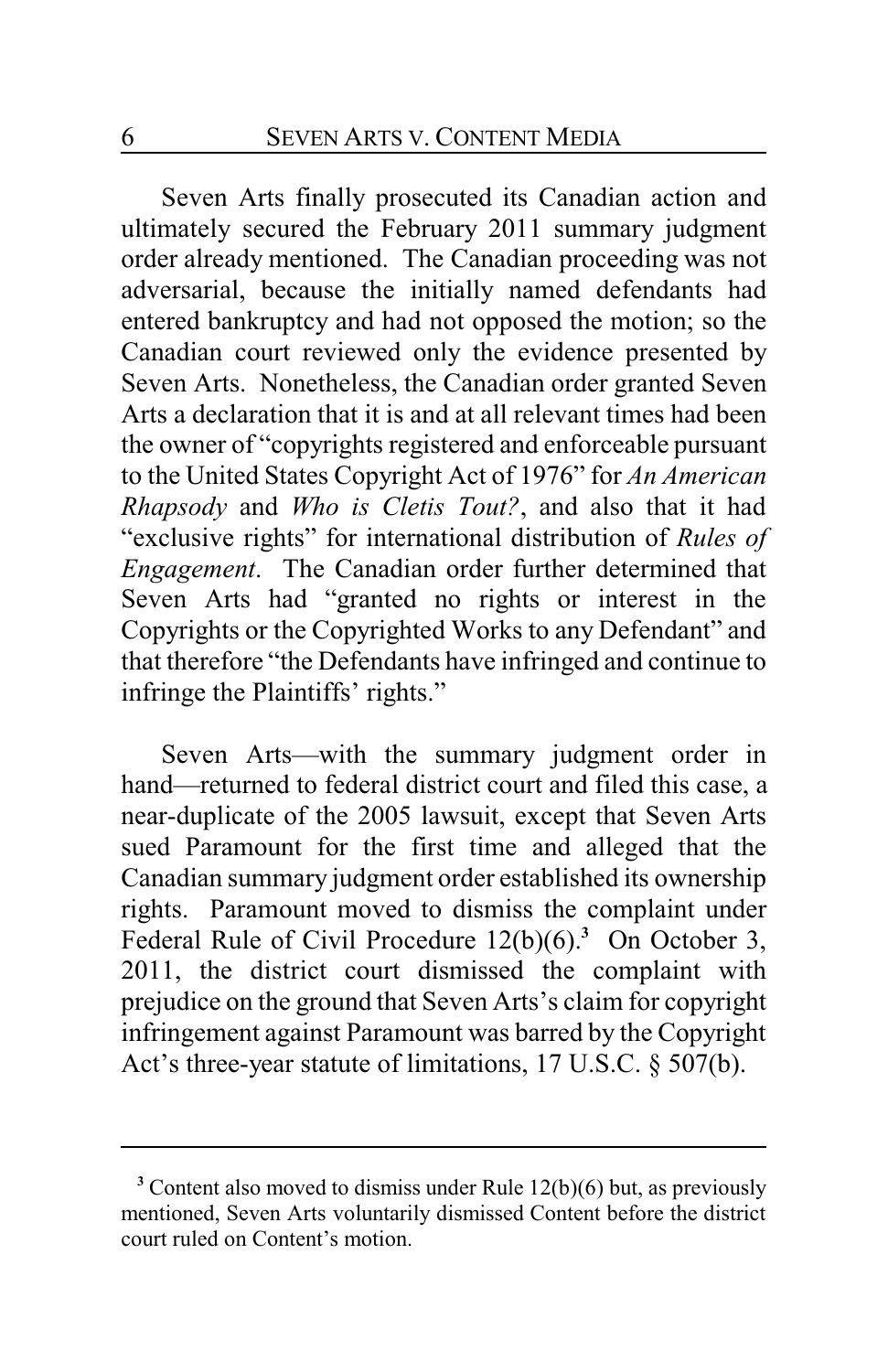### II

We review the district court's dismissal of the complaint for failure to state a claim and the legal issues it presents de novo. *See UMG Recordings, Inc. v. Shelter Capital Partners LLC*, 718 F.3d 1006, 1014 (9th Cir. 2013). A statute-oflimitations defense, if "apparent from the face of the complaint," may properly be raised in a motion to dismiss. *Conerly v. Westinghouse Elec. Corp.*, 623 F.2d 117, 119 (9th Cir. 1980). "We accept as true all well-pleaded allegations of material fact" but are not "required to accept as true allegations that contradict exhibits attached to the Complaint or matters properly subject to judicial notice, or allegations that are merely conclusory, unwarranted deductions of fact, or unreasonable inferences." *Daniels-Hall v. Nat'l Educ. Ass'n*, 629 F.3d 992, 998 (9th Cir. 2010).

#### III

The Copyright Act of 1976 provides that all civil actions must be brought "within three years after the claim accrued." 17 U.S.C. § 507(b). When a claim accrues depends on the nature of the copyright claim.

For ordinary claims of copyright infringement, each new infringing act causes a new claim to accrue; thus, we have held that "an action may be brought for all acts that accrued within the three years preceding the filing of the suit." *Roley v. New World Pictures, Ltd.*, 19 F.3d 479, 481–82 (9th Cir. 1994).**<sup>4</sup>** By contrast, we have held "that claims of

**<sup>4</sup>** *See also* 3 Melville B. Nimmer & David Nimmer, *Nimmer on Copyright*, § 12.05[B][1][b] (2011) (explaining that *Roley* "adopted a 'rolling' concept of looking back three years from the date of filing," an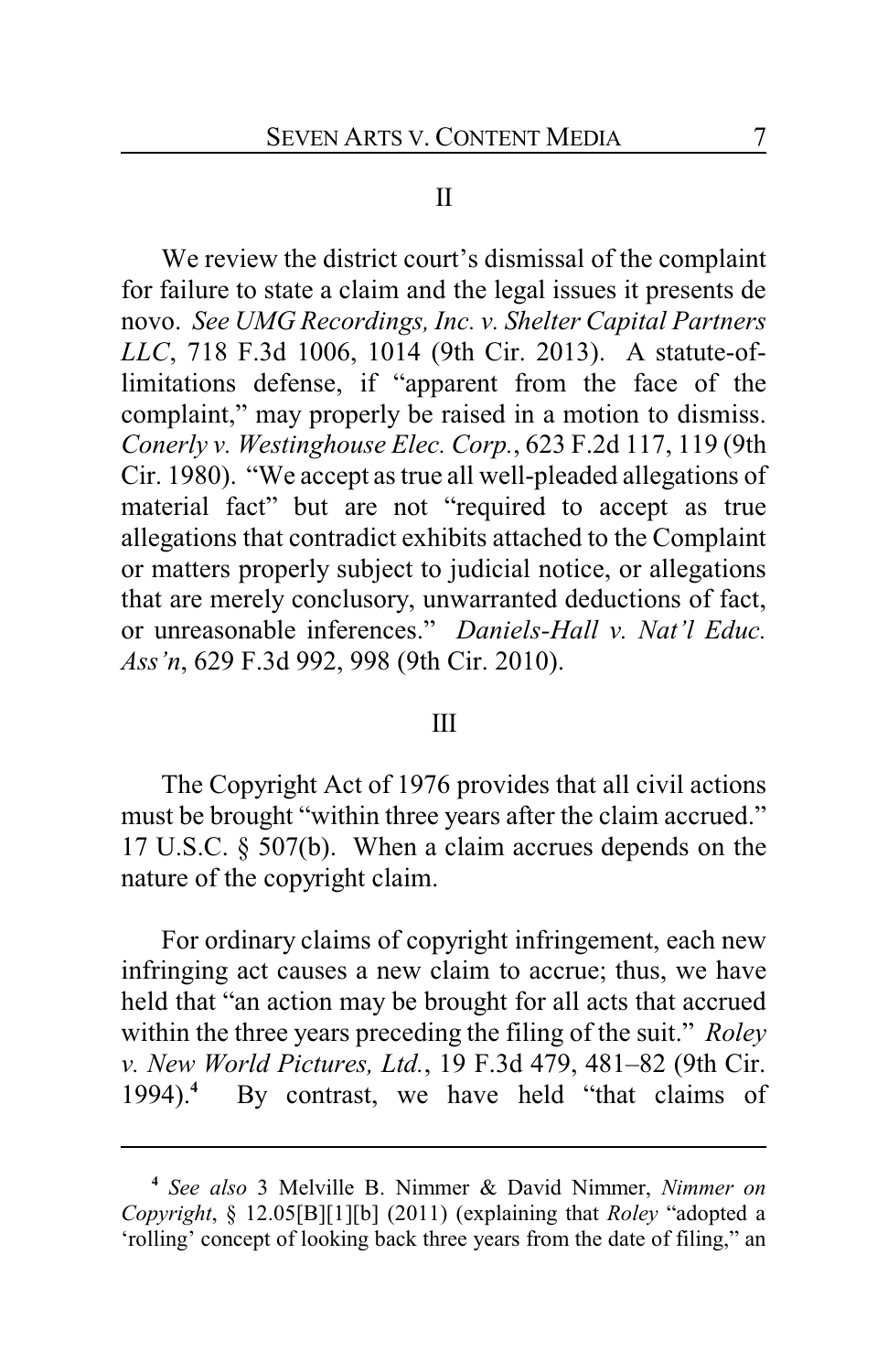co-ownership, as distinct from claims of infringement," accrue only once, "when plain and express repudiation of co-ownership is communicated to the claimant, and are barred three years from the time of repudiation." *Zuill v. Shanahan*, 80 F.3d 1366, 1369 (9th Cir. 1996); *see also Aalmuhammed v. Lee*, 202 F.3d 1227, 1230–31 (9th Cir. 2000) (Where "creation rather than infringement is the gravamen of an authorship claim, the claim accrues on account of creation, not subsequent infringement, and is barred three years from 'plain and express repudiation' of authorship.").

Copyright infringement claims have two basic elements: "(1) ownership of a valid copyright, and (2) copying of constituent elements of the work that are original." *Feist Publ'ns, Inc. v. Rural Tel. Serv. Co.*, 499 U.S. 340, 361 (1991). In the ordinary infringement case, ownership is not in dispute, *Kwan v. Schlein*, 634 F.3d 224, 229 (2d Cir. 2011); rather, the dispute centers on the second prong—whether, for example, the copying was a "fair use,"**<sup>5</sup>** or whether the materials taken were "original," *see, e.g.*, *Roley*, 19 F.3d at 480.

But this dispute is about ownership—Paramount concedes it is exploiting the pictures, but denies that Seven Arts owns the copyrights. That such is the nature of this dispute is

approach which "rejects the continuing wrong theory, whereby" damages would be available all the way back to the day the infringement started).

**<sup>5</sup>** *E.g.*, *SOFA Entm't, Inc. v. Dodger Prod., Inc.*, 709 F.3d 1273, 1276 (9th Cir. 2013) (involving "a copyright infringement suit over a seven-second clip of Ed Sullivan's introduction of the Four Seasons on *The Ed Sullivan Show*").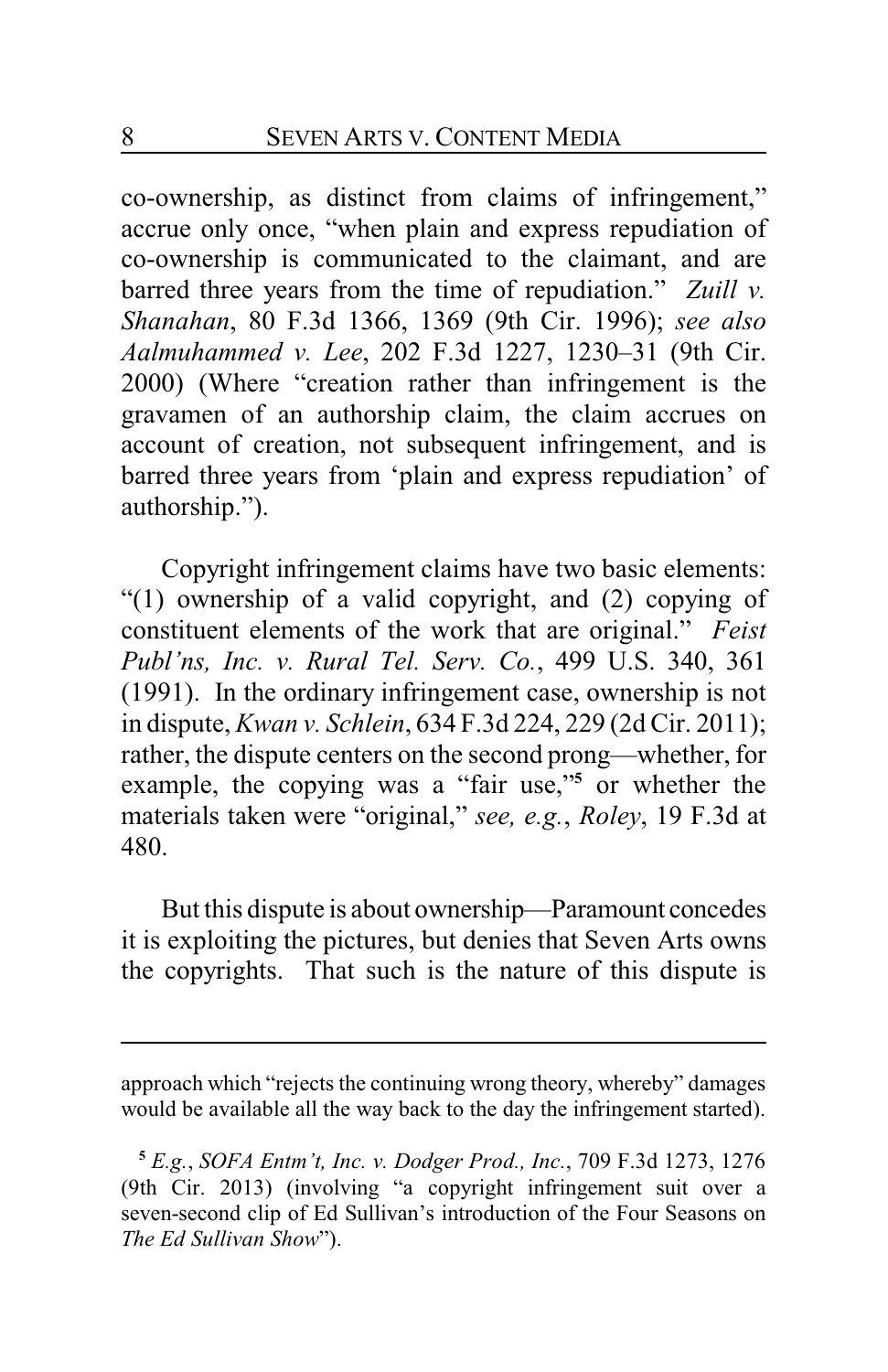apparent from the face of Seven Arts's complaint, which alleges that Seven Arts, not CanWest or Content, owned the copyrights, and that Paramount improperly paid royalties to CanWest or Content rather than Seven Arts.**<sup>6</sup>** We must decide, then, whether a claim for copyright infringement in which ownership is the disputed issue is time-barred if a freestanding ownership claim would be barred.

### A

Although this is an issue of first impression in our circuit, we are guided by the Second and Sixth Circuits. Our sister circuits have held that, where the gravamen of a copyright infringement suit is ownership, and a freestanding ownership claim would be time-barred, any infringement claims are also barred. *See Kwan*, 634 F.3d at 229–30; *Ritchie v. Williams*, 395 F.3d 283, 288 n.5 (6th Cir. 2005); *see also Roger Miller Music, Inc. v. Sony/ATV Publ'g, LLC*, 477 F.3d 383, 389–90 (6th Cir. 2007).**<sup>7</sup>** "When claims for both infringement and ownership are alleged," according to the Sixth Circuit, "the

**<sup>6</sup>** We need not consider Seven Arts's assertion that Paramount is precluded from disputing Seven Arts's ownership of the copyrights because it stood in privity with CanWest in the Canadian action. Both parties concede that the issue of "estoppel by privity" was not adjudicated by the district court and is not properly before us. Even if Seven Arts were ultimately to prevail on the merits of that theory, it would not prove that the gravamen of this dispute is something other than ownership.

**<sup>7</sup>** Both circuits were, in turn, guided by *Zuill*. *See Kwan*, 634 F.3d at 230 ("Creation, rather than infringement, was the gravamen of plaintiffs' coownership claim, so the claim did not accrue upon subsequent publication." (quoting *Zuill*, 80 F.3d at 1371)); *Ritchie*, 395 F.3d at 288 n.5 (extending *Zuill*'s accrual upon "plain and express repudiation" rule "from co-authors to others in close relationships, such as those who transfer copyright ownership via contract").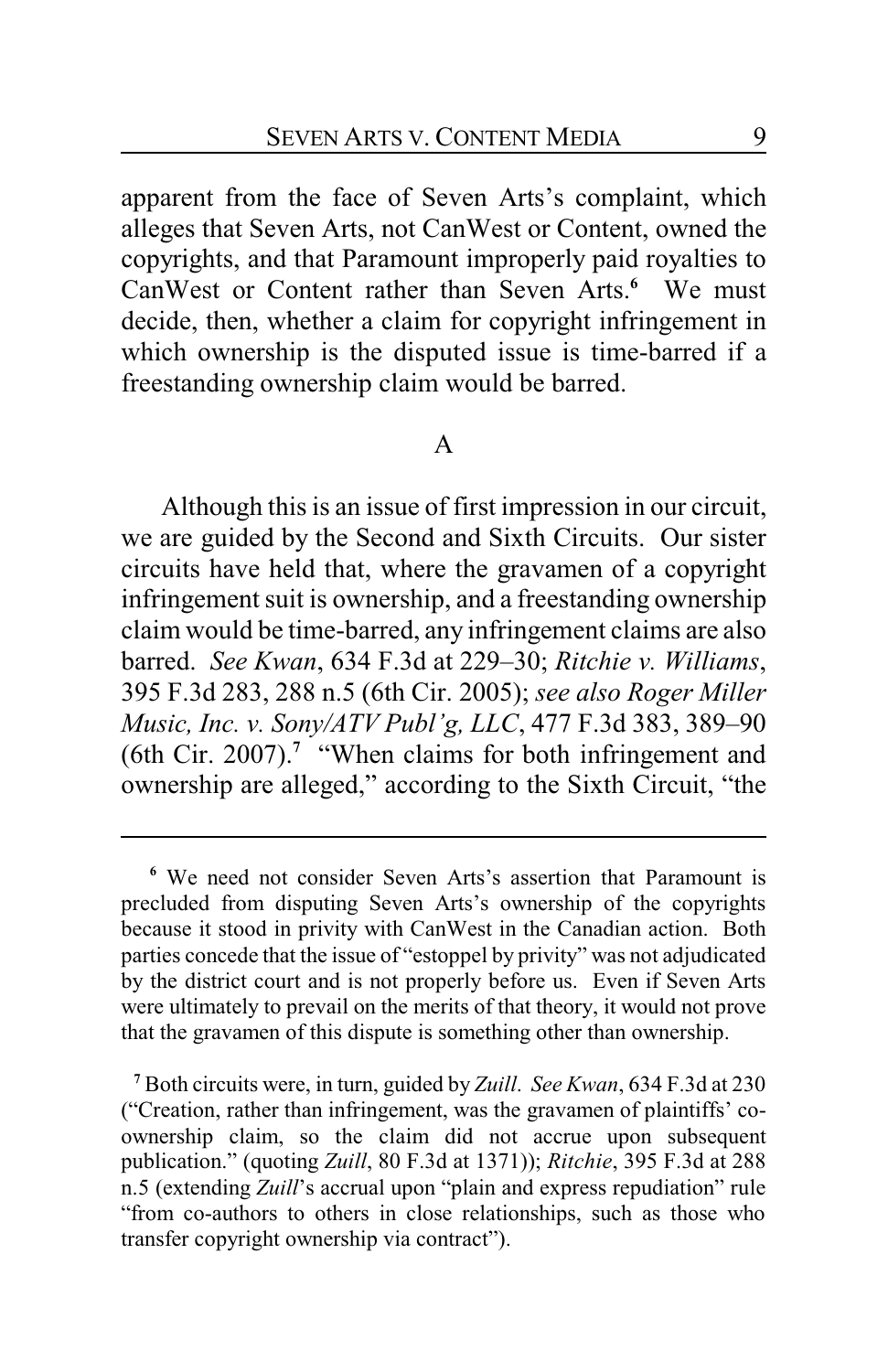infringement claim is timely only if the corresponding ownership claim is also timely." *Roger Miller Music, Inc.*, 477 F.3d at 389–90. Or, as the Second Circuit puts it, "[w]here . . . the ownership claim is time-barred, and ownership is the dispositive issue, anyattendant infringement claims must fail." *Kwan*, 634 F.3d at 230.

### 1

Oursister circuits' approach makes good sense—allowing infringement claims to establish ownership where a freestanding ownership claim would be time-barred would permit plaintiffs to skirt the statute of limitations for ownership claims and lead to results that are "potentially bizarre," 3 Nimmer & Nimmer, *Nimmer on Copyright*, § 12.05[C][3]. An alternative approach would allow plaintiffs who claim to be owners, but who are time-barred from pursuing their ownership claims forthrightly, simply to restyle their claims as "infringement" and proceed without restriction. Such would negate our reasoning in *Zuill*—

> It is inequitable to allow the putative co-owner to lie in the weeds for years after his claim has been repudiated, while large amounts of money are spent developing a market for the copyrighted material, and then pounce on the prize after it has been brought in by another's effort.

80 F.3d at 1370–71.

Still, Seven Arts urges us to create a circuit split by refusing to extend *Zuill*'s accrual-upon-express-repudiation rule from ownership claims among co-authors to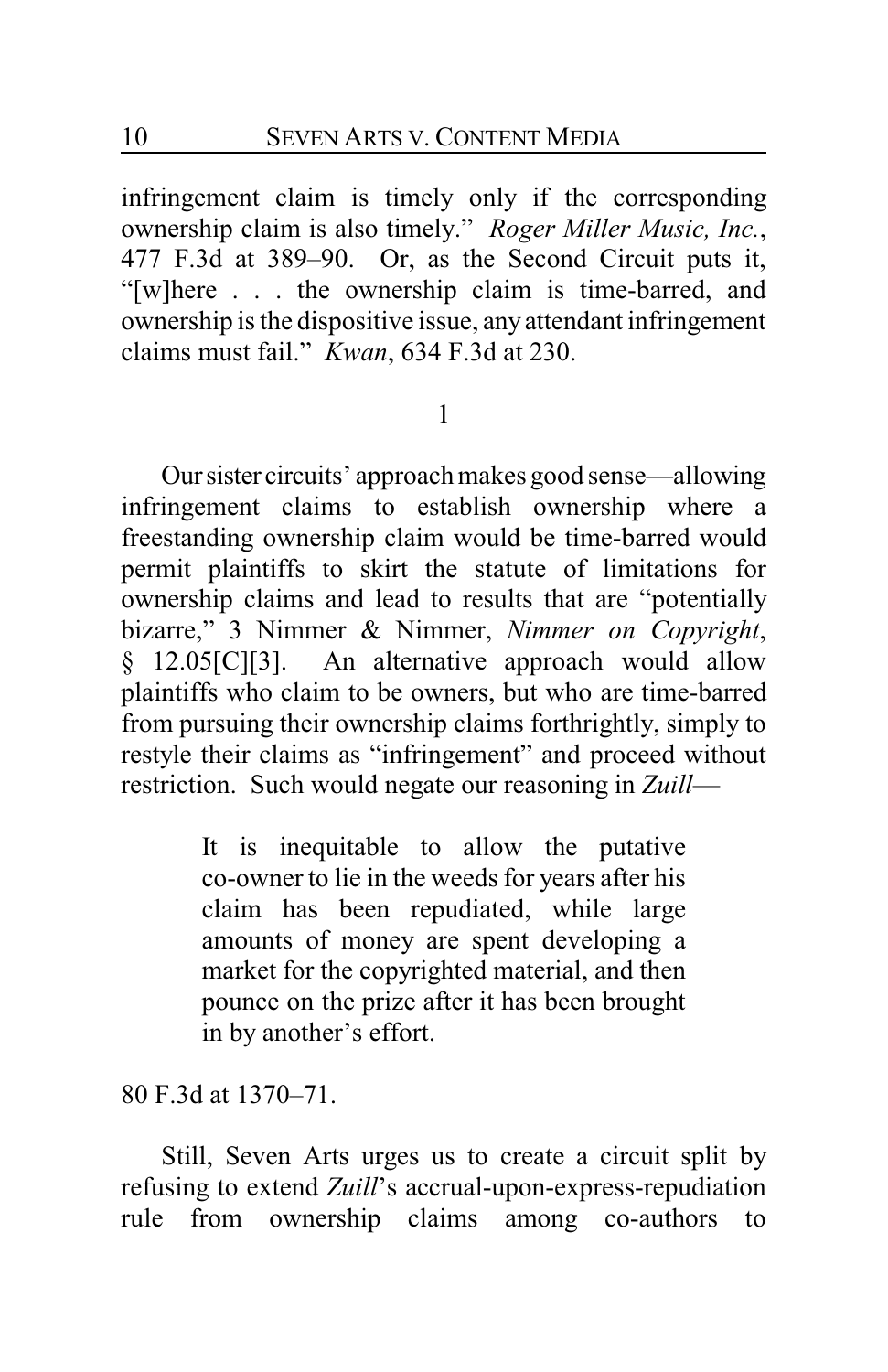infringement claims where the dispositive issue is ownership. To be sure, Seven Arts is correct that *Zuill* was a dispute between co-authors, who cannot sue one another for copyright infringement, whereas our sister circuits have extended *Zuill* to claims of sole authorship. Yet, as the leading copyright treatise explains, that is a distinction without a difference. *See* 3 Nimmer & Nimmer, *Nimmer on Copyright*, § 12.05[C][2] ("If *A* cannot be heard to claim belatedly that he co-authored a work with *B* twenty years ago, which would result in *A* owning 50% of the copyright, then all the moreso *C* must be barred from belatedly claiming that she solely authored a work on which *D* has been claiming authorship credit for twenty years, which would result in *C* owning 100% of the copyright.").

Relying on legislative history, Seven Arts maintains that the statute of limitations for declaratory-judgment actions should not be applied to claims for copyright infringement because Congress's intent in enacting the statute of limitations was to bar particular remedies, not extinguish any substantive rights. *See, e.g.*, S. Rep. 85-1014 (1957), *reprinted in* 1957 U.S.C.C.A.N. 1961, 1963 ("The committee wishes to emphasize that it is the committee's intention that the statute of limitations, contained in this bill, is to extend to the remedy of the person affected thereby, and not to his substantive rights."). The plaintiff in *Zuill* cited the same passage of legislative history. 80 F.3d at 1369 & n.1. As in *Zuill*, the "legislative history does not speak to the issue" in this case. *Id.* at 1369.

We agree with our sister circuits' reasoning, and are unpersuaded by Seven Arts's criticism of it. Moreover, "the creation of a circuit split would be particularly troublesome in the realm of copyright." *Silvers v. Sony Pictures Entm't,*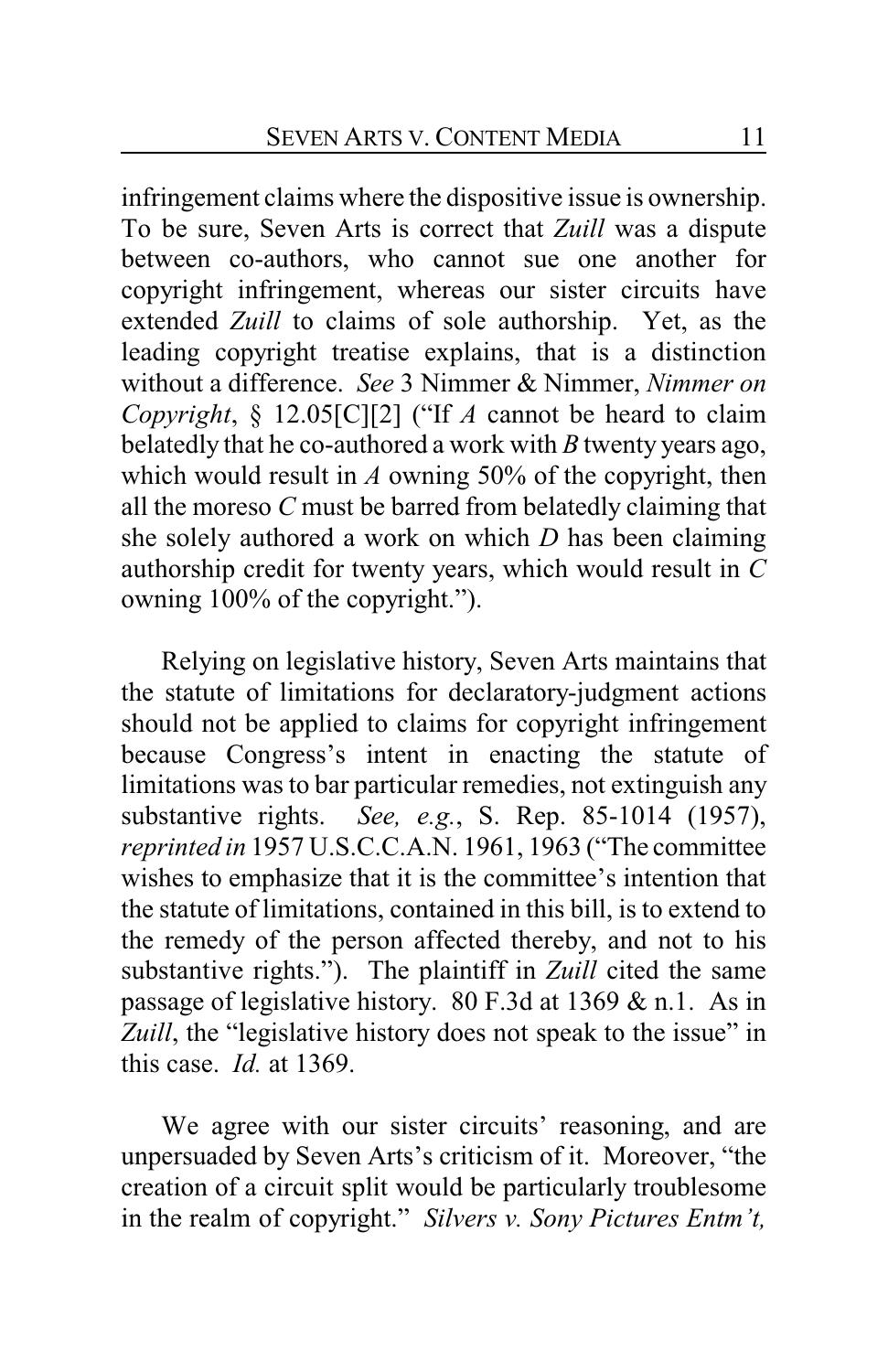*Inc.*, 402 F.3d 881, 890 (9th Cir. 2005) (en banc). Creating "[i]nconsistent rules among the circuits would lead to different levels of protection in different areas of the country, even if the same alleged infringement is occurring nationwide." *Id.* Such would contravene Congress's intent in revising the Copyright Act. *See Cmty. for Creative Non-Violence v. Reid*, 490 U.S. 730, 749 (1989) ("Congress' paramount goal in revising the 1976 Act [was] enhancing predictability and certainty of copyright ownership."); *Syntek Semiconductor Co. v. Microchip Tech. Inc.*, 307 F.3d 775, 781 (9th Cir. 2002) ("Congressional intent to have national uniformity in copyright laws is clear."). We decline Seven Arts's invitation to create a circuit split.

### 2

Seven Arts contends that, even if we follow the Second and Sixth Circuits, our sister circuits' caselaw is inapposite because Paramount is a "putative downstream, third party licensee"**<sup>8</sup>** rather than a co-author or otherwise "in [a] close relationship[], such as those who transfer copyright ownership via contract," *Ritchie*, 395 F.3d at 288 n.5; *see also Kwan*, 634 F.3d at 226–27 (holding that suit by editor of a book against book's publisher, who hired her, and author was barred by statute of limitations). Extending *Zuill*'s accrual rule to encompass claims against those who are not in a close relationship could introduce uncertainty into the enforcement

**<sup>8</sup>** Paramount disputes this characterization, claiming that it has validly registered copyrights to *An American Rhapsody* and *Who is Cletis Tout?* and that its German partner, MFP Munich Films, holds the copyright for *Rules of Engagement*. Furthermore, Paramount claims that it assigned the international distribution right for *Rules of Engagement* to Seven Arts's predecessor and was therefore "upstream" from Seven Arts.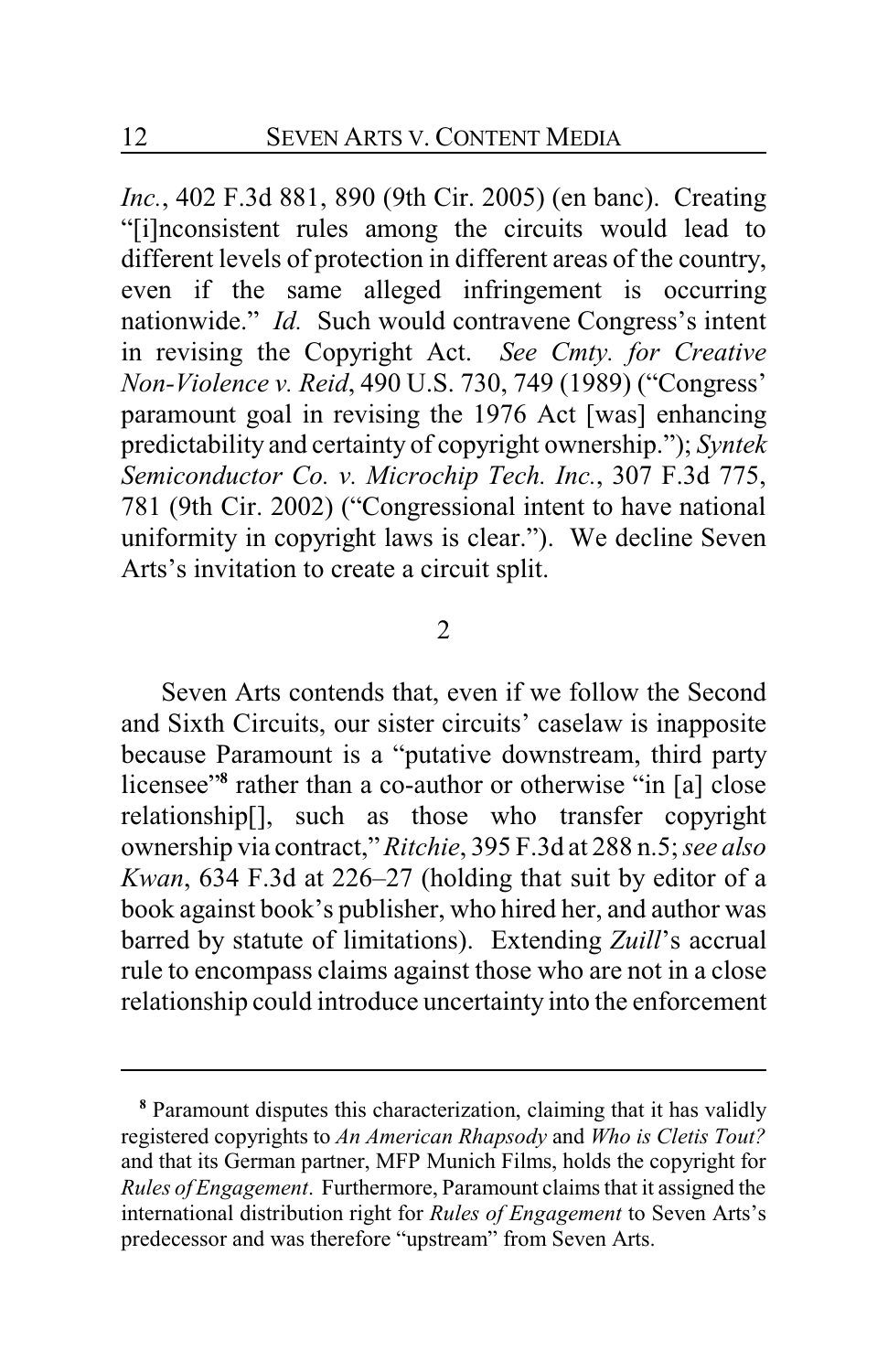of copyrights and require copyright holders to file suit against any third party that might be deemed to have repudiated the copyright owner's title.

We need not decide which rule applies to suits against unknown third parties. Paramount and Seven Arts's predecessors-in-interest were in the sort of "close relationship" envisioned by *Ritchie* and reflected in *Kwan*. Peter Hoffman, then-president of Seven Arts's predecessorin-interest CineVisions, described the relationship in his affidavit filed in support of summary judgment in the Canadian action. CineVisions and Hoffman entered into a "first look" deal with Paramount in January 1998. Later that year, CineVisions and Fireworks, one of Content's predecessors-in-interest, "agreed to enter into an agreement for the financing, production, acquisition and distribution of theatrical motion pictures (the 'Venture') under and pursuant to [CineVisions's] 'first look' production arrangement with Paramount"

"Pursuant to the Venture . . . [CineVisions] obtained from Paramount the exclusive grant of all international distribution rights, i.e. theatrical, non-theatrical, video and television rights outside the United States and Canada . . . to the motion picture entitled *Rules of Engagement*," which "was the first of the major Paramount motion pictures acquired by [CineVisions] under the 'first look' arrangement with Paramount." Similarly, Hoffman "obtain[ed] an agreement with Paramount for the distribution of *American Rhapsody* in most territories." And, CineVisions "arranged several pre-sales for [*Who is Cletis Trout?*] and arranged for distribution of the picture in the United States through Paramount"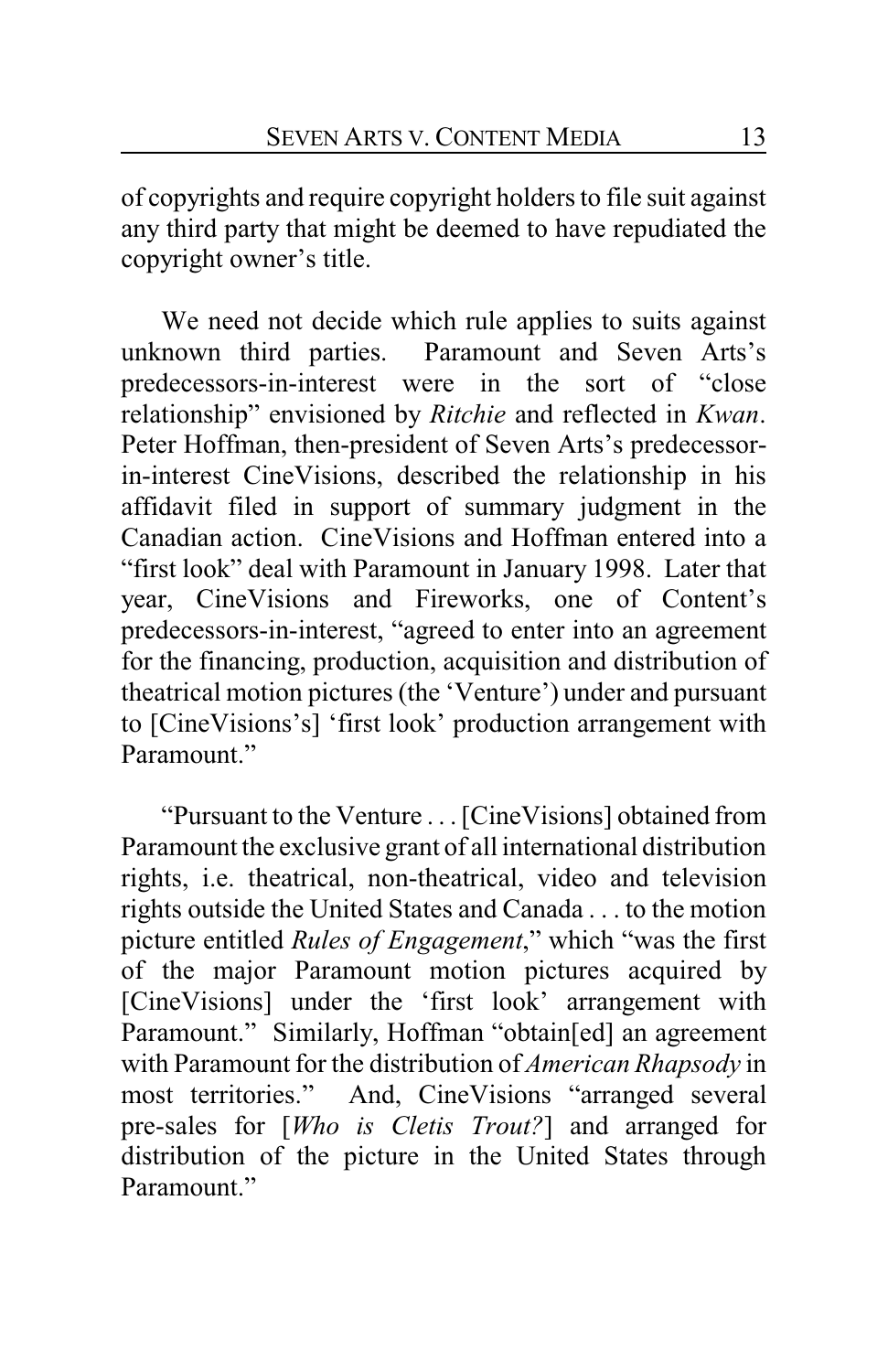Of particular note, Hoffman, now Seven Arts's CEO and counsel in this appeal, personally signed and negotiated those contracts and agreements with Paramount. Seven Arts cannot claim ignorance about Paramount's interest in, and distribution of, the pictures during the statutory period.

#### B

Paramount plainly and expressly repudiated Seven Arts's copyright ownership more than three years before Seven Arts brought this suit. According to the complaint, Seven Arts's predecessors-in-interest "gave notice to Paramount in three letters dated January 20, 2005, March 18, 2005, and May 5, 2005 . . . that all sums due to the CanWest Parties with respect to the Pictures was [sic] and would become due to [Seven Arts's] Predecessors."

The January letter informed Paramount that "Seven Arts claims ownership of the Pictures," that "[CanWest] has no further right to distribute the Pictures or collect any sums due as respect to the Pictures," and therefore that "Seven Arts demands that Paramount pay all sums due with respect to such Pictures to Seven Arts and not to pay such sums to [CanWest] until resolution of the litigation currently pending in Canada." In March, Hoffman requested "Paramount to demand of CanWest production of [the appropriate] chain of title as a prerequisite to payment of any future sums." By May, Hoffman had "read the documents" Paramount sent to him and found it "truly outrageous that CanWest would use these documents as chain of title."

Despite the letters, "Paramount failed and refused to comply with [Seven Arts's] Predecessors' demand." By choosing to continue paying royalties to CanWest and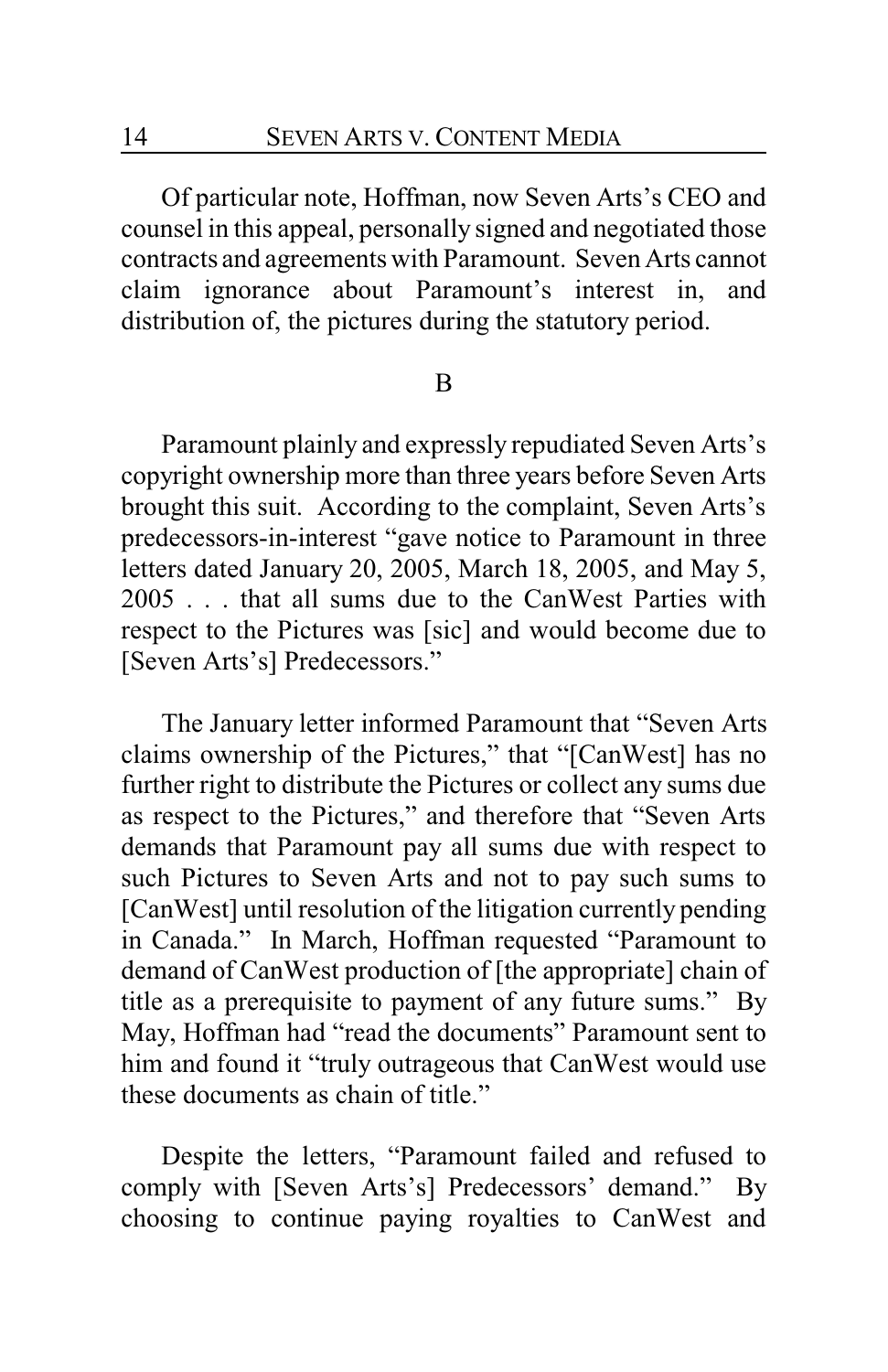Content, rather than to Seven Arts's predecessors, as demanded, Paramount plainlyand expresslyrepudiated Seven Arts's copyright ownership by 2005 at the latest. This action was filed over three years later, on May 27, 2011.

# $\mathcal{C}$

Seven Arts asserts that, even if its claim accrued in 2005 and is barred by the statute of limitations, it is entitled to equitable tolling because of some combination of the 2002 suit, the long-dormant 2003 Canadian action, or the 2005 stay order tolled its claim against Paramount. Such assertion borders on the frivolous.

Seven Arts admits, as it must, that it is not entitled to tolling on the basis of concealment or lack of knowledge. It has known about Paramount's distribution of the pictures from the first and has never, before this case, added Paramount as a defendant in any of its multifarious actions.

Furthermore, Seven Arts concedes that it cannot cite any case tolling the Copyright Act's statute of limitations by reason of a prior pending claim.**<sup>9</sup>** And Seven Arts points to no case holding that a plaintiff may rely on the filing of a separate action against a separate defendant to toll a

**<sup>9</sup>** Seven Arts relies, as it did below, on two cases that "applied equitable tolling in the situation where . . . a bankruptcy petition erected an automatic stay under 11 U.S.C. § 362 which prevented the claimant from taking steps to protect her claim," *O'Donnell v. Vencor, Inc.*, 465 F.3d 1063, 1068 (9th Cir. 2006) (citing *Young v. United States*, 535 U.S. 43, 50–51 (2002)). In each of those cases, though, "the defendants" had "created the situation which impeded" the plaintiffs from pursuing their claims. *Id.*; *see also Young*, 535 U.S. at 50. Paramount did nothing to prevent Seven Arts from bringing suit in a timely fashion.